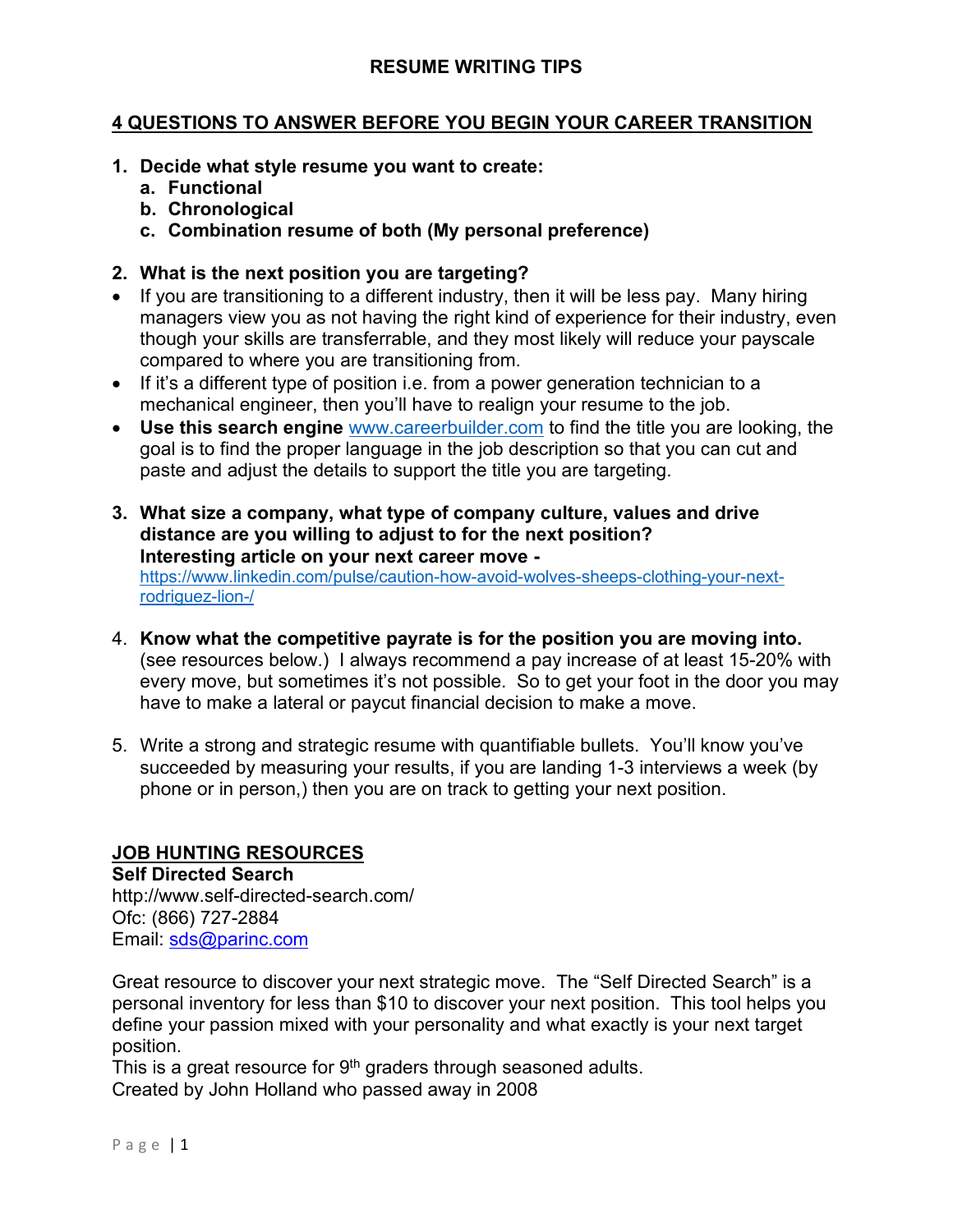\*\*\*\*\*\*\*\*\*\*\*\*\*\*\*\*\*\*\*\*\*\*\*\*\*\*\*\*\*\*\*\*\*\*\*\*\*

## **COLLEGE INTERNATIONAL INTERNSHIPS** - <https://www.careerup.com/>

If you need a resume written go there are many resources available online. Costs range \$100-300, it is difficult to find a good resume writer. Beware of organization that control your paid for document, they want to continue to charge you for every change. To convert a pdf into a word document, you will need to purchase pdf Acrobat Pro X.

## **INSTRUCTIONS ON HOW TO WRITE QUANTIFIABLE BULLETS BY RICK GILLIS**

I've known Rick Gillis for 20 years, and he is one of the best authorities on career search, tactics and strategy. <https://www.rickgillis.com/job-search-optimized/> **NOTE: At the bottom of the page are 3 sections to review, this is the most critical part of your resume.**

- **1)** The Accomplishments Based Resume
- **2)** The Accomplishments Statement
- **3)** Rick Gillis Youtube

#### **Step 1**

WATCH Rick's videos for self-instruction on how to rewrite a "value added" resume with quantifiable bullets.

What value or monetary value do you bring to an employer, and why should they hire you?

How much money will you make them or save them?

### **Step 2**

- $\checkmark$  Once you written your resume, then you're ready to post it on these job boards indeed, monster, career builder, LinkedIn, Indeed, ziprecruiter and so many others. The key is to get your resume exposure as far and wide as you can.
- **A 2 page resume is accepted and you only have to go back 7 years, recruiters and hiring managers are only interested in recent experience that supports you being hired for their position.**
- $\checkmark$  Always update your resume on job boards every 30 days, so recruiters can see that you are a recent job seeker updating your resume, otherwise if it's older than 30 days, then the recruiter may think you are not available anymore.

(I've seen resumes posted on job boards for over 3 months, and as a senior recruiter I always bypass them.)